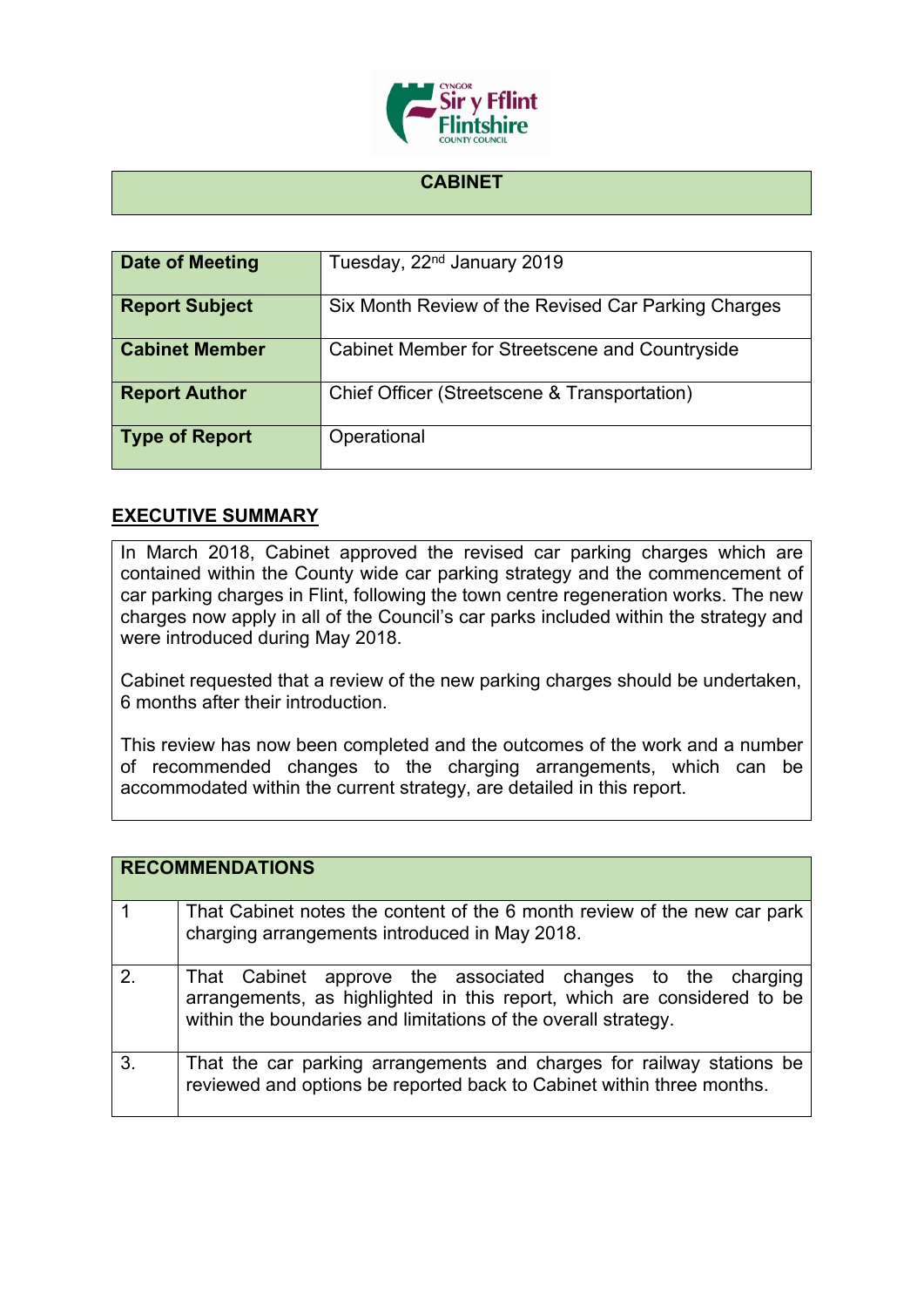## **REPORT DETAILS**

| 1.00 | BACKGROUND TO THE REVIEW OF STAGE 2 CAR PARKING<br><b>STRATEGY</b>                                                                                                                                                                                                                                                                                                                                                                                                                                                                                                                     |
|------|----------------------------------------------------------------------------------------------------------------------------------------------------------------------------------------------------------------------------------------------------------------------------------------------------------------------------------------------------------------------------------------------------------------------------------------------------------------------------------------------------------------------------------------------------------------------------------------|
| 1.01 | Following the revision of the Council's car parking strategy in March 2018,<br>new car parking charges were introduced at the following locations within<br>the County:                                                                                                                                                                                                                                                                                                                                                                                                                |
|      | Mold – Revised charging tariffs introduced in May 2018<br>Buckley - Revised charging tariffs introduced in May 2018<br>Talacre – Introduced charging arrangements (partial) in July 2015<br>Holywell - Revised charging tariffs introduced in May 2018<br>Connah's Quay - Revised charging tariffs introduced in May 2018<br>Shotton - Revised charging tariffs introduced in May 2018<br>Queensferry - Revised charging tariffs introduced in May 2018<br>Mold, County Hall - Revised charging tariffs introduced in May 2018<br>Flint - Introduced charging arrangements in May 2018 |
| 1.02 | Prior to the implementation of the revised charges, projected income levels<br>were assessed, based on the existing car park utilisation levels prior to the<br>change in tariff (except Flint where the original utilisation models were used<br>to calculate the expected usage).                                                                                                                                                                                                                                                                                                    |
|      | The expected income levels at each of the car parks, based on actual<br>uptake, can now be compared against these projections.                                                                                                                                                                                                                                                                                                                                                                                                                                                         |
|      | A summary of income levels against projections, for each town, for the<br>financial year 2018/19 are shown in Appendix 1.                                                                                                                                                                                                                                                                                                                                                                                                                                                              |
| 1.03 | Appendix 2 highlights the percentage income per hour in time bands<br>against total income across all pay and display car parks in Flintshire.                                                                                                                                                                                                                                                                                                                                                                                                                                         |
| 1.04 | It is projected that there will be an in-year financial pressure from car parking<br>'pay and display' charges of £240k.                                                                                                                                                                                                                                                                                                                                                                                                                                                               |
|      | There are four main reasons for this under recovery, which are detailed in<br>sections 1.05 to 1.08 below.                                                                                                                                                                                                                                                                                                                                                                                                                                                                             |
| 1.05 | Delays in the implementation the new car parking tariffs in 2018/19 has<br>resulted in a pressure of £80k. The budget was based on a full year<br>assumption with the new charges being introduced in April 2018, with the<br>delay being as a result of the extended political approval process.                                                                                                                                                                                                                                                                                      |
| 1.06 | Due to the ongoing town centre regeneration works, the Flint car parking<br>strategy implementation was delayed until May 2018. The original business<br>model projections for income had not therefore been tested, as in other<br>towns in the car parking strategy and the percentage increase in additional<br>income was applied to Flint pay and display charges, in line with the<br>expected increases from other towns.                                                                                                                                                       |
|      | The significantly lower income levels in Flint can partly be attributed to the<br>high availability of off street parking particularly in the retail park area within<br>the town and the late introduction of charges. The Feather Street car park<br>which was built into the business model is also still currently being used as                                                                                                                                                                                                                                                   |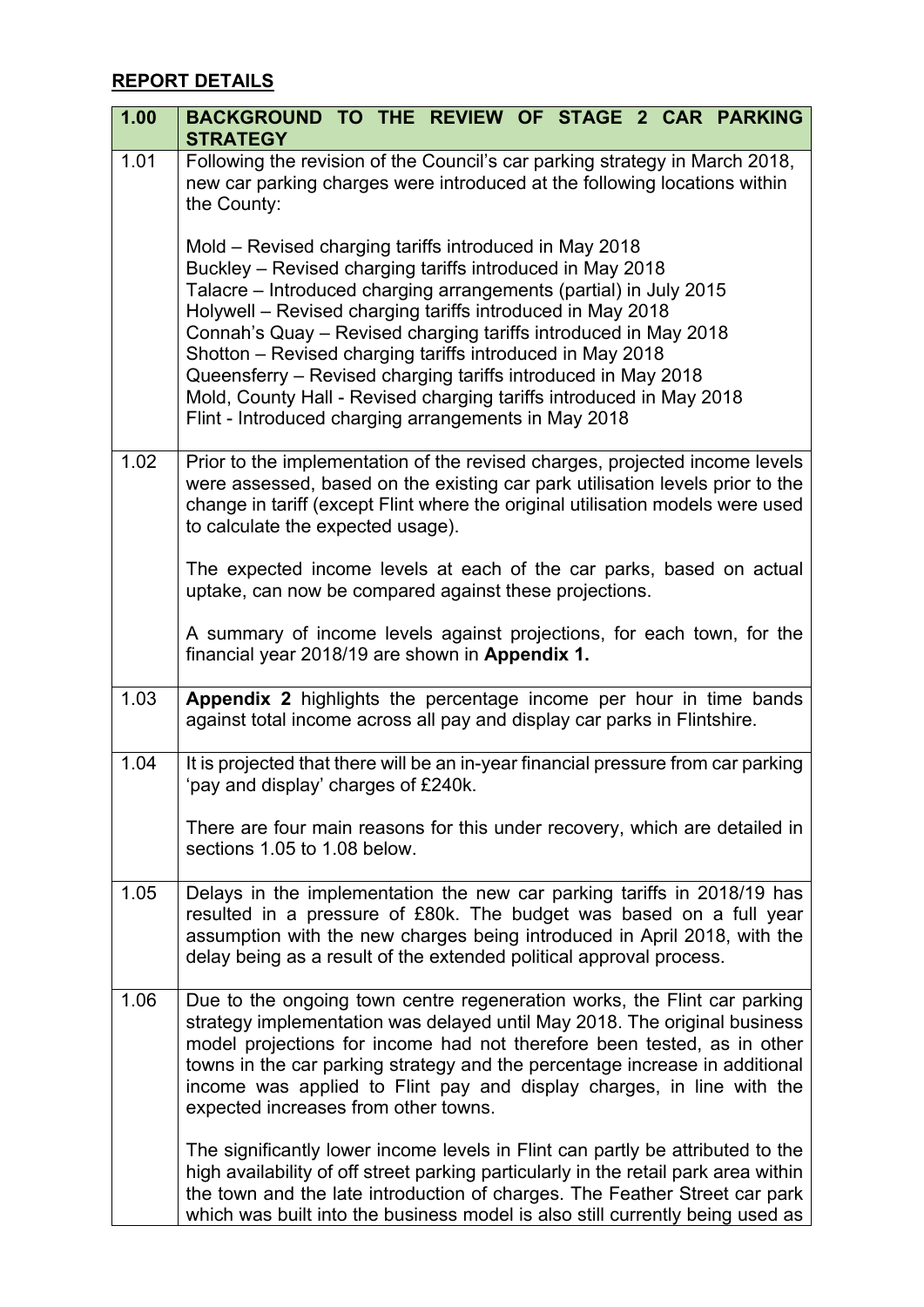|      | a compound by contractors for development works further contributing to<br>the pressure on income levels.                                                                                                                                                                                                                                                                                               |
|------|---------------------------------------------------------------------------------------------------------------------------------------------------------------------------------------------------------------------------------------------------------------------------------------------------------------------------------------------------------------------------------------------------------|
|      | Income on the car parks will increase when the development works<br>commence on Flint Retail Park.                                                                                                                                                                                                                                                                                                      |
|      | Excluding the delay in implementing the charge, the projected pressure<br>against the income target is expected to be £62k.                                                                                                                                                                                                                                                                             |
| 1.07 | When reviewing monthly ticket sales year on year across the County, a<br>small reduction since the beginning of the calendar year can be identified.<br>However there has been no further significant decrease in tickets purchased<br>since the new charges were induced in May 2018.                                                                                                                  |
|      | This decrease in tickets sold against projection is resulting in a pressure<br>projected to be £52k.                                                                                                                                                                                                                                                                                                    |
| 1.08 | Projections were based on assumptions that the former '4 hour' tariff being<br>removed would result in more all day tickets being purchased however,<br>actual results are showing sales are falling into the 1 and 2 hour tariff bands.                                                                                                                                                                |
|      | Following a request from scrutiny, a 30p for an hour tariff was implemented.<br>This is showing a higher purchase rate than anticipated compared to the 2<br>hour tariff.                                                                                                                                                                                                                               |
|      | Together these trends result in an expected pressure of £46k.                                                                                                                                                                                                                                                                                                                                           |
| 1.09 | Since the introduction of the revised charging scheme, a number of<br>suggested amendments to the charging arrangements have been received<br>from various individuals, companies and public bodies. All of these<br>suggestions have been assessed and considered against the existing<br>strategy and are now put forward as viable or not viable within the<br>constraints of the approved strategy. |
|      | The full list of suggested changes are detailed on <b>Appendix 3</b> , together with<br>an assessment of their acceptability within the strategy. The list also shows<br>suggestions that could not be considered, because they fall outside of the<br>overarching parking strategy and the principles set down in the March 2018<br>Cabinet report, which introduced the new charges.                  |
|      | The March 2018 report confirmed that any proposals to amend or support<br>car parking charges from Town Council's would be considered within the<br>following limitations:                                                                                                                                                                                                                              |
|      | 1.<br>That the overall net income of individual car parks and individual town<br>centre car parks as a whole is not reduced; and                                                                                                                                                                                                                                                                        |
|      | That any proposal will meet the principles of the Council's Car Parking<br>2.<br>Strategy and will promote management of the car parking network to<br>provide available spaces and therefore access to the town centres.                                                                                                                                                                               |
|      | In order to assist Town Councils who wish to support car parking charges in<br>their town, guidelines (on what may or may not be considered within the<br>policy and the above limitations) were produced. These guidelines are                                                                                                                                                                         |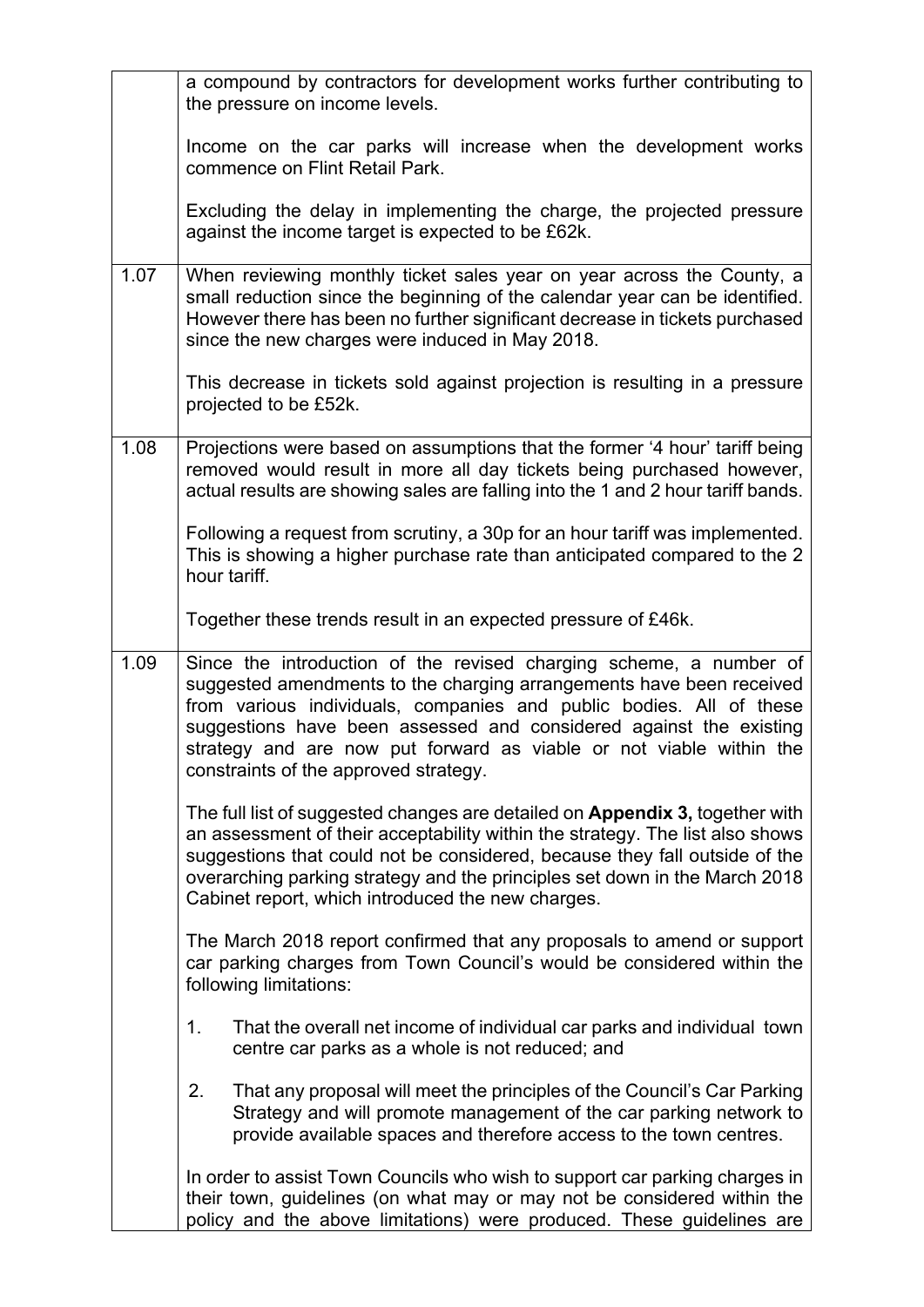|      | shown on Appendix 4.                                                                                                                                                                                                                                                                                                                                                                                                                                         |
|------|--------------------------------------------------------------------------------------------------------------------------------------------------------------------------------------------------------------------------------------------------------------------------------------------------------------------------------------------------------------------------------------------------------------------------------------------------------------|
| 1.10 | The proposed changes to the car parking charging arrangements are as<br>follows:                                                                                                                                                                                                                                                                                                                                                                             |
|      | 1. To introduce pay and display charges on the third tier of the car park<br>at County Hall on the spaces nearest to Llwynegrin Hall, with<br>remaining spaces on the tiers retained for permit holders only. - This<br>will increase income levels and provide space for additional visitors<br>to Llwynegrin Hall,                                                                                                                                         |
|      | 2. To introduce an additional 4 hour tariff band at Llwynegrin Hall.<br>Increasing the time banding which will be more convenient for people<br>visiting and attending weddings at Llwynegrin Hall. This will also<br>increase income levels.                                                                                                                                                                                                                |
|      | 3. A trial of a chip and contactless payment function will take place at<br>three selected locations for a quick and convenient way to pay the<br>appropriate tariff. If the trial proves to be successful, the arrangement<br>will be extended to other car parks across the County and for all new<br>machines installed in future.                                                                                                                        |
|      | 4. It is proposed to trial 'pay by phone' facility on one of the pay and<br>display machines in the County. A viable option would be the<br>machine at Flint Railway Station, due the nature of the customers<br>using the car park. If successful this payment option would be<br>introduced at other suitable locations across the County.                                                                                                                 |
|      | 5. A review of maximising on street parking in town centres in order to<br>provide some free short stay parking for quick visits to the town centre<br>if possible, is permissible within the strategy. The Council are<br>currently trialling de-pedestrianisation in Holywell Town Centre, to<br>provide free on-street car parking and encourage shoppers to the<br>town.                                                                                 |
|      | 6. The £1 tariff in Mold has been increased to 3 hours from 2 hours in<br>long and short stay car parks. The proposal was within the strategy<br>and limitations and had no impact on income levels and could be<br>supported. On this basis, the revised arrangements were introduced<br>in September                                                                                                                                                       |
|      | 7. A review of parking configuration to increase the car parking spaces<br>available at New Street car park, Mold to support the increase in<br>visitors to the town centre. This will also increase income levels                                                                                                                                                                                                                                           |
|      | 8. A request to support free car parking charges during the period of<br>town centre festivals in a single car park, for up to 2 days per year, in<br>each town in the County can be accepted. This will be based on a<br>formal request and business case being submitted by the Town<br>Council and on the basis that the additional visitors will utilise the<br>other chargeable car parks in the town, which will balance the overall<br>income levels. |
|      | 9. The offer of free car parking for the month of December in towns                                                                                                                                                                                                                                                                                                                                                                                          |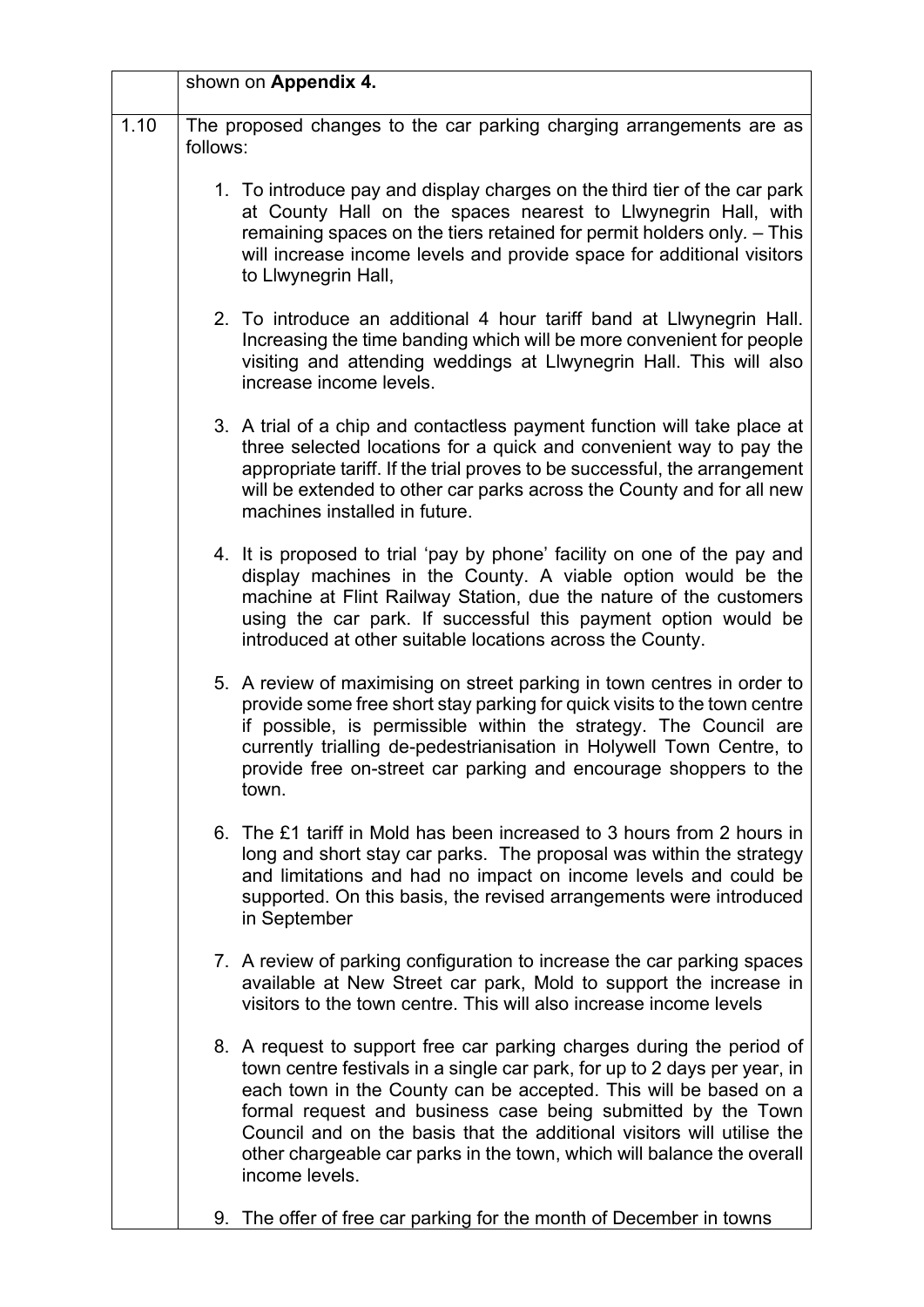|      | would be considered to within the strategy and would be classed as<br>a single event for the Town (if approved) however, due to the<br>extended period, the cost to provide this arrangement would be<br>passed by the Town Council.                                                                                                                                                                                                         |
|------|----------------------------------------------------------------------------------------------------------------------------------------------------------------------------------------------------------------------------------------------------------------------------------------------------------------------------------------------------------------------------------------------------------------------------------------------|
| 1.11 | The following suggestions which have been put forward could not be<br>accommodated within the current car parking strategy:                                                                                                                                                                                                                                                                                                                  |
|      | 1. The removal of car parking charges completely – This is not possible<br>due to the impact on car parking availability in the town centres and<br>the impact on income levels to the Authority. The funding raised is<br>used to meet management and maintenance costs.                                                                                                                                                                    |
|      | 2. Introducing charges in some towns and not others. This would create<br>inconsistencies and unfair advantages in those towns without<br>charges, and impact on income level to the Authority.                                                                                                                                                                                                                                              |
|      | 3. A suggestion to extend charges to Sunday and Bank Holidays at all<br>car parks across the County (currently, only Flint Railway Station,<br>Alexander Street and Talacre are chargeable on Sundays and Bank<br>Holidays). This proposal could not be accepted as the current policy<br>does not allow for Sunday and Bank Holidays charges, outside of<br>those mentioned and there is limited demand for the car parks on<br>these days. |
|      | 4. A suggestion that disabled spaces become chargeable and are no<br>longer provided longer free of charge (There is a statuary duty to<br>provide disabled parking spaces, however there is no obligation to<br>provide them free of charge). The proposal could not be accepted as<br>current policy states that disable parking will be provided free of<br>charge.                                                                       |
|      | 5. The increase of chargeable hours at the multi storey car park in<br>County Hall and the Jade Jones Pavilion, Flint. This could not be<br>accepted as they should remain in line with chargeable hours across<br>the County. Aura could consider a business case to review<br>chargeable hours at the Jade Jones Pavilion.                                                                                                                 |
|      | 6. It is also recommended that the operational times remain unchanged<br>at other car parks across the County. Chargeable hours are currently<br>08:00 to 17:00.                                                                                                                                                                                                                                                                             |
|      | 7. An increase in the charge at Alexander Street, Shotton car park to £2<br>all day was discussed at Scrutiny and following further consideration,<br>it was considered to be outside the existing strategy.                                                                                                                                                                                                                                 |
|      | 8. Proposal to introduce new tariff bands at the multi storey car park,<br>County Hall and Halkyn Road, Holywell. Recommended to remain in<br>line with tariff bands across the County as this would impact on<br>income levels.                                                                                                                                                                                                             |
|      | 9. Introduction of on-street parking charges are not to be considered as<br>they are contrary to the Council strategy which is to maximise free                                                                                                                                                                                                                                                                                              |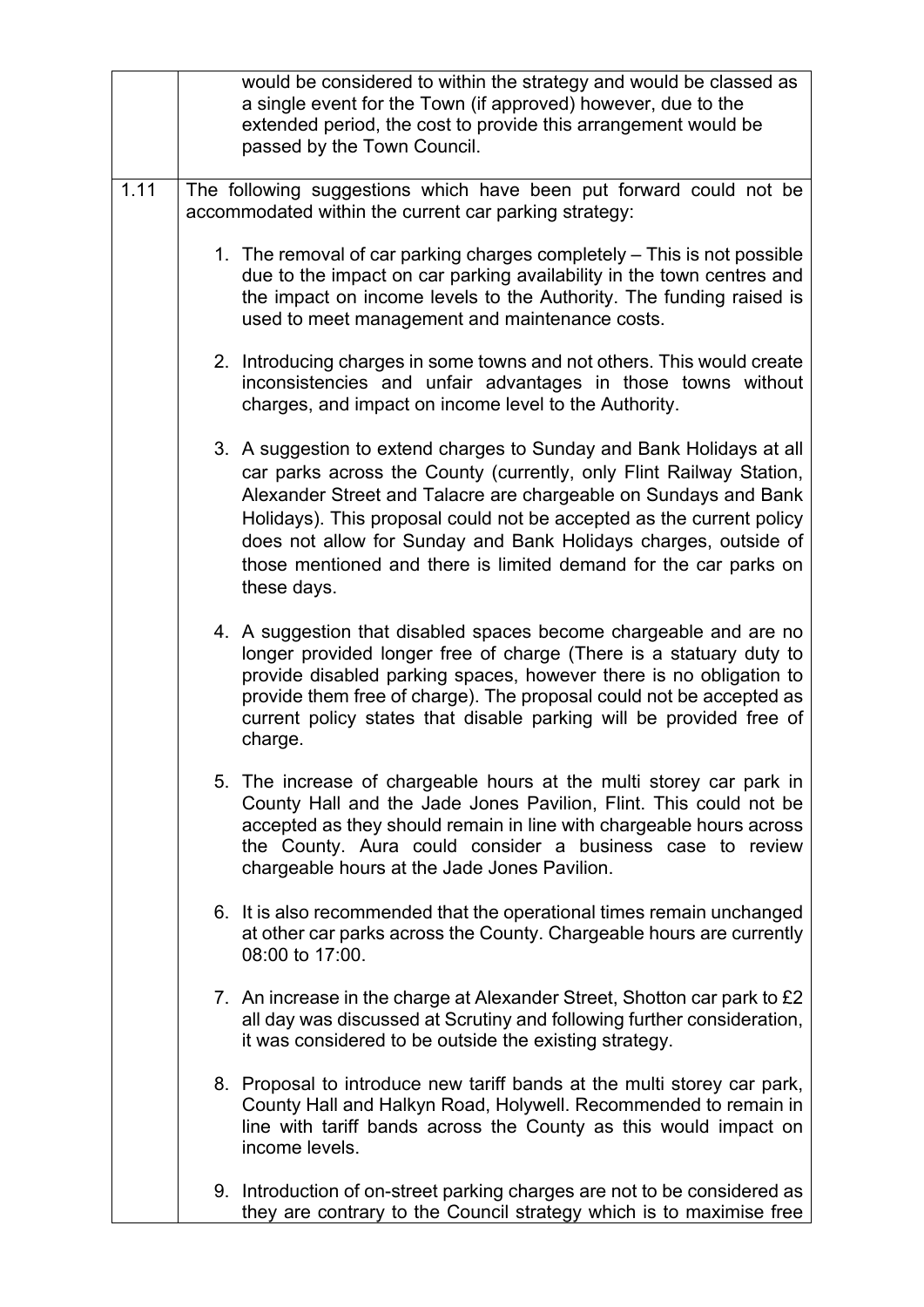| short stay on-street parking within town centres.                                                                                                                                                                                                                                                                            |
|------------------------------------------------------------------------------------------------------------------------------------------------------------------------------------------------------------------------------------------------------------------------------------------------------------------------------|
| 10. The proposal from Buckley Town Council to support up to six month's<br>pay and display charges cannot be supported as it fails to meet the<br>principles of the car parking strategy in that the provision of<br>unrestricted and long term free parking would not support the<br>management of car parking in the town. |
| 11. The extension of pay and display charges to other car parks across<br>the County is not to be reviewed at this point in time. Options to<br>extend the strategy could be reviewed in the future, but each location<br>would need to be considered on a case by case business case basis.                                 |
| 12. The provision of free parking after 3pm would have a detrimental<br>impact on income levels to the Authority and shopping habits within<br>the towns.                                                                                                                                                                    |
| 13. Providing free, 30 minute parking in some car parks would be difficult<br>to enforce and would heavily impact on shopping habits and income<br>levels.                                                                                                                                                                   |
| 14. Reviewing the percentage of income above the 'core charging level'<br>paid to Town Councils. The existing level (10%) provides the T&CC<br>with a sustainable income which can be invested in local related<br>projects and it is considered to be at an appropriate level and should<br>therefore remain constant.      |

| 2.00 | <b>RESOURCE IMPLICATIONS</b>                                                                         |
|------|------------------------------------------------------------------------------------------------------|
| 2.01 | Total in year (2018 – 19) projected shortfall - £240,000                                             |
|      | Figure includes £80k from the delay in introducing the new charges in the<br>current financial year. |

| 3.00 | <b>CONSULTATIONS REQUIRED / CARRIED OUT</b>                                                                                                                                                                                                                                  |
|------|------------------------------------------------------------------------------------------------------------------------------------------------------------------------------------------------------------------------------------------------------------------------------|
| 3.01 | Suggested changes have been received from various sources during the<br>period of revised charges.                                                                                                                                                                           |
| 3.02 | Consultation took place with the Cabinet Member on all of the proposed<br>changes to parking policy contained within the report.                                                                                                                                             |
| 3.03 | The outcome of the review was presented to Environment Overview and<br>Scrutiny Committee in December 2018. Full details of the discussions and<br>recommendations made by the Committee will be provided to Cabinet at the<br>January 2019 meeting by the Scrutiny Manager. |

## **4.00 RISK MANAGEMENT**